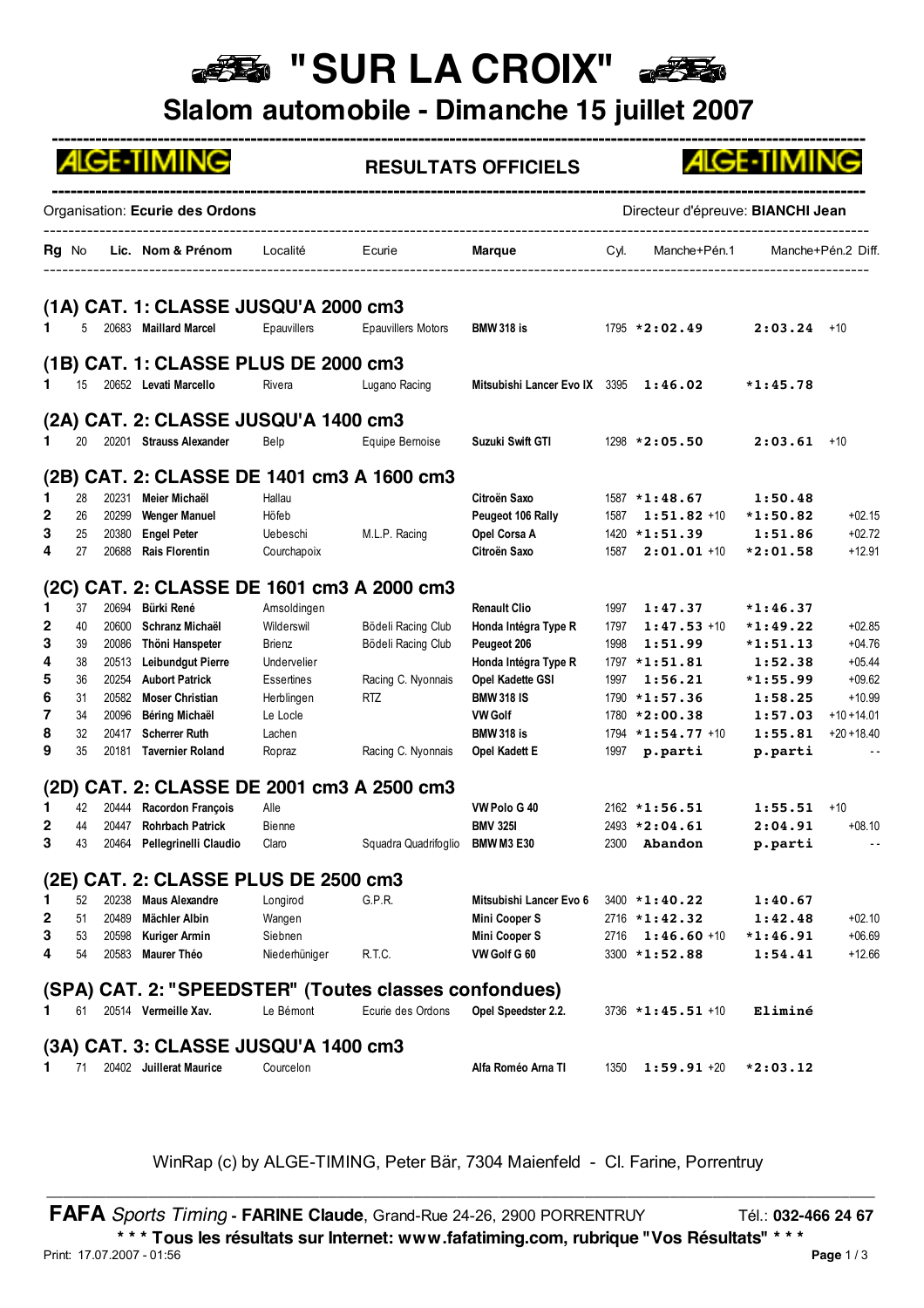|                   | <b>Rg</b> No |              | Lic. Nom & Prénom                               | Localité            | Ecurie                                                            | Marque                       | Cyl.         | Manche+Pén.1             | Manche+Pén.2 Diff. |                      |
|-------------------|--------------|--------------|-------------------------------------------------|---------------------|-------------------------------------------------------------------|------------------------------|--------------|--------------------------|--------------------|----------------------|
|                   |              |              |                                                 |                     | (3B) CAT. 3: CLASSE DE 1401 cm3 A 1600 cm3                        |                              |              |                          |                    |                      |
| 1.                | 72           |              | 20276 Grimm Patrick                             | Lüscherz            | Equipe Bernoise                                                   | VW Golf GTI 1                |              | $1588 * 2:01.42$         | 2:03.14            |                      |
|                   |              |              |                                                 |                     | (3C) CAT. 3: CLASSE DE 1601 cm3 A 2000 cm3                        |                              |              |                          |                    |                      |
| 1                 | 79           |              | 20427 Casset Stèphane                           | Develier            | Ecurie des Ordons                                                 | Opel Kadett GTE              | 1978         | 1:44.11                  | $*1:43.90$         |                      |
| 2                 | 76           | 20155        | Zbinden Michäel                                 | Wattenwil           |                                                                   | Opel Kadett GT/E             | 1978         | 1:46.27                  | $*1:44.66$         | $+00.76$             |
| 3                 | 75           | 20388        | <b>Rudolf Henri</b>                             | Boécourt            |                                                                   | <b>VW Golf GTI</b>           | 1781         | Abandon                  | $*1:49.82$         | $+05.92$             |
| 4                 | 78           | 20662        | Liechti Marcel                                  | Savagnier           |                                                                   | <b>Opel Manta</b>            | 1986         | $*1:59.41$               | 1:59.81            | $+15.51$             |
| 5                 | 77           | 20465        | Schrader Günter                                 | Bellach             |                                                                   | Volvo 121                    | 1985         | 2:06.33                  | $*2:06.02$         | $+22.12$             |
|                   |              |              | (3D) CAT.L3: CLASSE PLUS DE 2000 cm3            |                     |                                                                   |                              |              |                          |                    |                      |
| 1.                | 85           |              | 20212 Schumann Oswald                           | Neuchâtel           | Scuderia Tayfin                                                   | Porsche 911 SC               | 2993         | 1:42.15                  | $*1:39.21$         |                      |
|                   |              |              | (4A) CAT. 4: CLASSE JUSQU'A 1400 cm3            |                     |                                                                   |                              |              |                          |                    |                      |
| 1                 | 91           |              | 20168 Favre Bertrand                            | Courfaivre          |                                                                   | Suzuki Swift                 |              | $1298 * 1:51.14$         | $1:52.22 + 20$     |                      |
|                   |              |              |                                                 |                     | (4B) CAT. 4: CLASSE DE 1401 cm3 A 1800 cm3                        |                              |              |                          |                    |                      |
| 1                 | 92           |              | 20591 Casset Claude                             | Vicques             | Ecurie des Ordons                                                 | Opel Corsa GSE               | 1597         | 1:58.54                  | $*1:57.89$         |                      |
|                   |              |              | (4C) CAT. 4: CLASSE PLUS DE 1800 cm3            |                     |                                                                   |                              |              |                          |                    |                      |
| 1                 | 97           |              | 20476 Freiburghaus Pascal                       | Kerzers             |                                                                   | Opel Astra GSI               | 1997         | 1:57.32                  | $*1:54.18$         |                      |
| 2                 | 96           | 20042        | <b>Huwiler Thomas</b>                           | Watt                | Racing Club Airbag                                                | <b>Fiat Bravo</b>            | 1997         | 1:56.68                  | $*1:56.09$         | $+01.91$             |
| 3                 | 95           | 20564        | Juillerat Loïc                                  | Delémont            |                                                                   | VW Scirocco 16 s             | 1780         | 1:58.58                  | $*1:57.76$         | $+03.58$             |
|                   |              |              |                                                 |                     |                                                                   |                              |              |                          |                    |                      |
| 1.                | 100          |              | 20649 Martin Johann                             | Courtedoux          | (SSA) GROUPE SS: (Toutes classes confondues)<br>Ecurie des Ordons | Audi Coupé Quattro           | 2308         | 2:05.78                  | $*2:04.84$         |                      |
|                   |              |              |                                                 |                     |                                                                   |                              |              |                          |                    |                      |
|                   |              |              |                                                 |                     | (NA) GROUPE N: (Toutes classes confondues)                        |                              |              |                          |                    |                      |
| 1<br>$\mathbf{2}$ | 105          |              | 20378 Ribeiro Michaël                           | Vercorin            |                                                                   | Citroën Saxo                 | 1600         | 1:54.26<br>2:08.50       | $*1:53.37$         | $+00$                |
|                   | 106          |              | 5522 Poretti Toniolo Alessia Sorengo            |                     | S. Corse Quadrifoglio Citroën Saxo                                |                              | 1587         |                          | $*2:07.89$         | $+14.52$             |
|                   |              |              |                                                 |                     | (AA) GROUPE A: (Toutes classes confondues)                        |                              |              |                          |                    |                      |
| 1                 | 115          |              | 20381 Schär Raphaël                             | Loveresse           |                                                                   | Citroën Saxo                 | 1587         | 1:48.24                  | $*1:45.60$         |                      |
| 2                 | 111<br>114   | 2366         | Thiévent Denis                                  | Montfaucon          | Ecurie des Ordons                                                 | Citroën Saxo<br>Citroën Saxo | 1587         | <b>Abandon</b>           | *1:45.63           | $+00.03$<br>$+00.43$ |
| 3<br>4            | 113          | 6246<br>5281 | <b>Tosoni François</b><br><b>Bailat Olivier</b> | Lajoux<br>Glovelier | Ecurie des Ordons<br>Ecurie des Ordons                            | Peugeot 206                  | 1590<br>1587 | $*1:46.03$<br>$*1:47.58$ | 1:47.15<br>1:46.29 | $+10 + 01.98$        |
| 5                 | 112          | 6252         | Schmid Sébastien                                | Moutier             | Racing C. Jurassien                                               | Citroën Saxo                 | 1587         | $1:49.56$ +10            | $*1:49.02$         | $+10 + 13.42$        |
|                   |              |              |                                                 |                     | (ISNA) GROUPE ISN: CLASSE JUSQU'A 1400 cm3                        |                              |              |                          |                    |                      |
| 1                 | 121          |              | 20184 Rigolet Gilbert                           | Morat               | Gruyère Racing T.                                                 | Peugeot 106 Rallye           | 1294         | 2:02.79                  | *2:02.45           |                      |
|                   | (ISNB)       |              |                                                 |                     | GROUPE ISN: CLASSE DE 1401 cm3 A 1800 cm3                         |                              |              |                          |                    |                      |
| 1                 | 128          | 1196         | <b>Stebler Lionel</b>                           | Porrentruy          | Ecurie des Ordons                                                 | <b>Renault Clio 16S</b>      |              | 1762 *1:50.05            | 1:51.18            |                      |
| 2                 | 132          | 5288         | <b>Willemin Michel</b>                          | Cornol              |                                                                   | Peugeot 205 GTI              | 1904         | 1:51.56                  | $*1:50.82$         | $+00.77$             |
| 3                 | 135          | 6008         | <b>Marchand Nicolas</b>                         | Bienne              |                                                                   | Opel Astra GSI               |              | 1997 *1:51.32            | 1:51.52            | $+01.27$             |
| 4                 | 133          | 20679        | Québatte Julien                                 | Neuchâtel           | DQS Racing                                                        | Peugeot 309 16V              | 1904         | $1:50.22 + 20$           | $*1:51.88$         | $+01.83$             |
| 5                 | 134          | 6343         | Zwahlen Yannick                                 | Sierre              | Ecurie des Ordons                                                 | <b>Renault Clio</b>          | 1997         | $1:49.07 + 10$           | *1:48.03           | $+10 + 07.98$        |
| 6                 | 131          | 20233        | <b>Beguin Jacques</b>                           | Grandvaux           |                                                                   | Peugeot 205 GTI              |              | $1900 * 1:59.13$         | 1:59.43            | $+10 + 09.08$        |
| 7                 | 127          | 6342         | <b>Schaller Philippe</b>                        | Sierre              |                                                                   | <b>VW Golf</b>               |              | $1780 * 1:50.39 * 10$    | 1:50.95            | $+10 + 10.34$        |
|                   |              |              |                                                 |                     | (ISAA) GROUPE ISA: CLASSE JUSQU'A 2000 cm3                        |                              |              |                          |                    |                      |
| 1                 | 142          |              | 6315 Pitteloud Joël                             | Saxon               | Chablais Tacing T.                                                | Opel Astra                   | 1998         | $1:41.61 + 20$           | $*1:43.75$         |                      |
| 2                 | 143          | 5837         | <b>Terrettaz Patrick</b>                        | Fully               | Lugano Racing T.                                                  | Seat Ibiza 2,.0 GTI          | 1984         | $*1:45.17$ +20           | Eliminé            | $+21.42$             |
| 3                 | 141          | 5269         | Petermann José                                  | Fontenais           | Ecurie des Ordons                                                 | Peugeot 106 S16              | 1587         | <b>Abandon</b>           | p.parti            |                      |

**FAFA** *Sports Timing* - **FARINE Claude**, Grand-Rue 24-26, 2900 PORRENTRUY Tél.: 032-466 24 67

**\* \* \* Tous les résultats sur Internet: www.fafatiming.com, rubrique "Vos Résultats" \* \* \*** Print: 17.07.2007 - 01:56 **Page** 2 / 3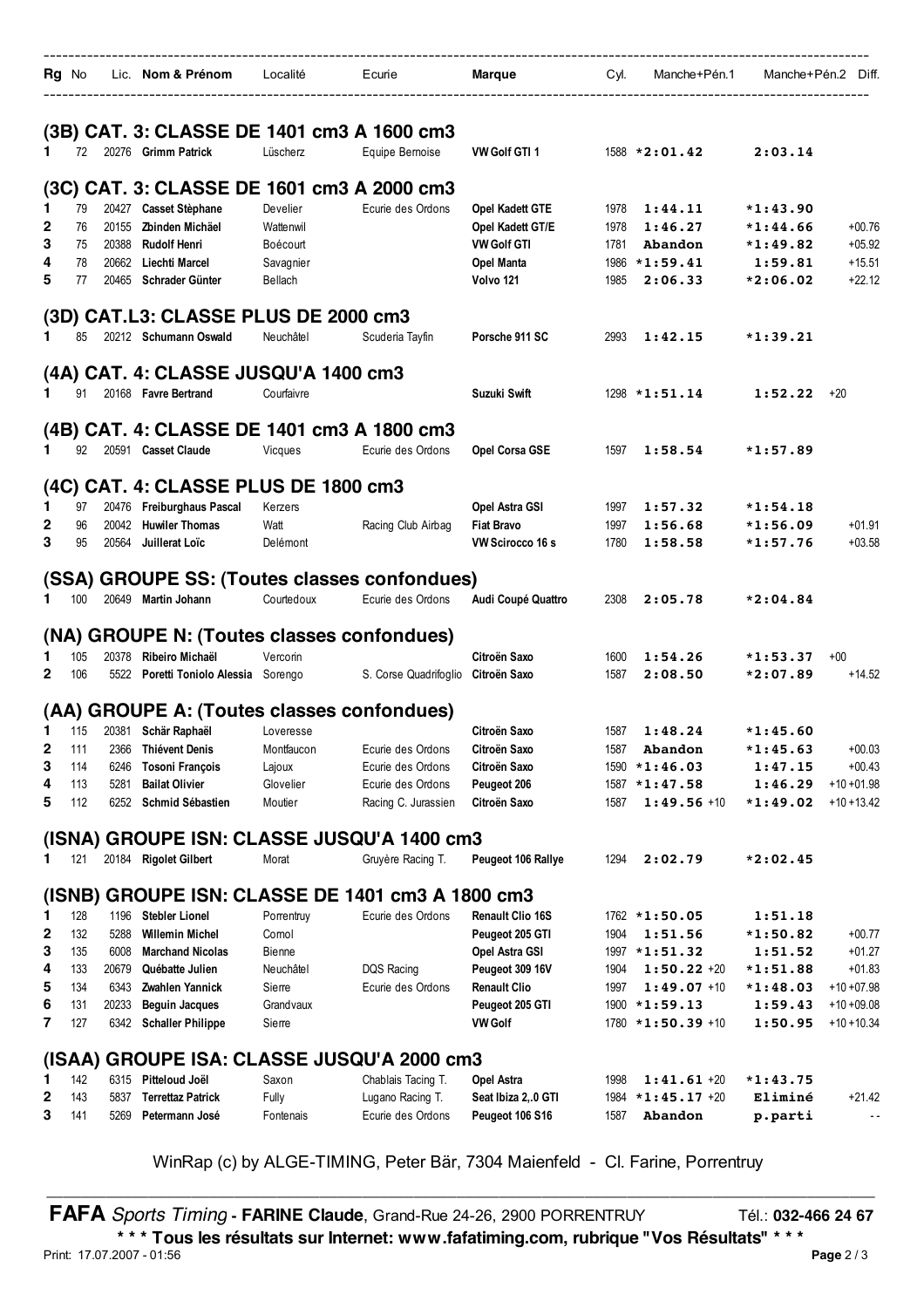| Rq No        |       |       | Lic. Nom & Prénom                         | Localité        | Ecurie                                    | Marque                | Cyl. | Manche+Pén.1     | Manche+Pén.2 Diff. |               |
|--------------|-------|-------|-------------------------------------------|-----------------|-------------------------------------------|-----------------------|------|------------------|--------------------|---------------|
|              |       |       | (ISA) GROUPE IS: CLASSE JUSQU'A 2000 cm3  |                 |                                           |                       |      |                  |                    |               |
|              | 152   |       | 5965 Chariatte Jean - François Porrentruy |                 | Ecurie des Ordons                         | <b>Fiat X 1/9</b>     | 1600 | 1:38.17          | $*1:37.32$         |               |
| 2            | 151   |       | 5448 Lachat Didier                        | <b>Bure</b>     | Ecurie des Ordons                         | <b>VW Golf GTI</b>    | 1600 | 1:52.57          | $*1:52.31$         | $+14.99$      |
|              |       |       | (ISB) GROUPE IS: CLASSE PLUS DE 2000 cm3  |                 |                                           |                       |      |                  |                    |               |
| 1            | 161   |       | 5194 Zwahlen Christoph                    | Pfyn            |                                           | Opel Kadett C         | 2499 | 1:35.33          | $*1:33.79$         |               |
| $\mathbf{2}$ | 162   | 5730  | <b>Weveneth Daniel</b>                    | Reinach         | <b>Ecurioe Basilik</b>                    | Renault 5 Turbo 2     | 2499 | $*1:41.57$       | 1:41.81            | $+07.78$      |
|              | (E1A) |       |                                           |                 | <b>GROUPE E1: CLASSE JUSQU'A 2000 cm3</b> |                       |      |                  |                    |               |
| 1            | 172   |       | 5434 Vallat Patrick                       | <b>Bure</b>     | Ecurie des Ordons                         | <b>VW Golf</b>        |      | $1780 * 1:39.66$ | 1:41.46            | $+10$         |
| $\mathbf{2}$ | 174   | 5558  | <b>Nusbaumer Marcel</b>                   | Courrendlin     | Ecurie des Ordons                         | <b>VW Golf</b>        | 1998 | $*1:42.17$       | 1:42.41            | $+10 + 02.51$ |
| 3            | 175   | 20428 | <b>Migy Bertrand</b>                      | Courchapoix     |                                           | Opel Kadett 16 V      | 1998 | Abandon          | $*1:50.42$         | $+10.76$      |
| 4            | 171   | 5201  | <b>Amrein Nicolas</b>                     | Cornol          |                                           | <b>Toyota Corolla</b> | 1587 | 1:53.61.11       | $*1:54.65$         | $+14.99$      |
| 5            | 173   | 20269 | Wälti Antony                              | La Cibourg      | Scuderia Taifyn                           | <b>VW Scirocco</b>    |      | $1781 * 1:54.72$ | Abandon            | $+15.06$      |
|              | (E1B) |       |                                           |                 | GROUPE E1: CLASSE DE 2001 cm3 A 2500 cm3  |                       |      |                  |                    |               |
| 1            | 186   |       | 6242 Nicoulin David                       | Porrentruy      | Nicou Racing                              | <b>BMW 325</b>        | 2493 | 1:41.10          | $*1:38.84$         |               |
| 2            | 187   |       | 6102 Chesaux Johnny                       | Lavey - Village | S. Corse Quadrifoglio                     | <b>BMW 2002</b>       | 2500 | $1:39.46+20$     | $*1:40.86$         | $+02.02$      |
| 3            | 184   |       | 5992 Helm Erich                           | Otelfingen      | <b>FRC</b>                                | VW Polo G60           | 2400 | 1:42.28          | $*1:41.03$         | $+02.19$      |
| 4            | 182   | 6121  | Rosaire Cédric                            | Evionnaz        | S. Corse Quadrifoglio                     | <b>BMW 325 i</b>      | 2301 | $*1:42.99$       | 1:45.77            | $+04.15$      |
| 5            | 185   | 20578 | Wälti Xavier                              | La Cibourg      | Scuderia Taifyn                           | BMW 320 I E 30        |      | 2493 *1:56.78    | 1:57.16            | $+17.94$      |
|              | (Et)  |       |                                           |                 | <b>GROUPE E1: CLASSE PLUS DE 2500 cm3</b> |                       |      |                  |                    |               |
| 1            | 194   |       | 5757 Marti René                           | Wattenwil       | R <sub>T</sub>                            | Mitsubishi Evo 6      |      | $3395 * 1:34.81$ | 1:35.25            |               |
| 2            | 195   | 5079  | Neff Frédéric                             | Moutier         | At. de la Tzoumaz                         | <b>BMW E 30</b>       | 3390 | $*1:38.51$       | Abandon            | $+03.70$      |
| 3            | 193   | 5075  | Crevoiserat Raphaël                       | Comol           | Ecurie des Ordons                         | Mazda 323 GTX         | 3126 | $*1:39.84$       | 1:39.88            | $+05.03$      |
| 4            | 191   | 6264  | <b>Ritschard Patrick</b>                  | Basel           | Ecurie Basilisk                           | Subaru Impreza GTI    |      | $3400 * 1:43.16$ | 1:43.19            | $+10 + 08.35$ |
| 5            | 192   | 6105  | Biaggi Arnaud                             | Courgenay       | Ecurie des Ordons                         | <b>BMW 335 i</b>      |      | $3495 * 1:51.85$ | 1:53.32            | $+17.04$      |
|              |       |       |                                           |                 | (GTA) GROUPE GT: CLASSE PLUS DE 3000 cm3  |                       |      |                  |                    |               |
|              | 199   |       | 952 Bührer Nicolas                        | Bienne          | <b>SAR</b>                                | Porsche 996 GT3       |      | $3600 * 1:35.95$ | 1:36.05            |               |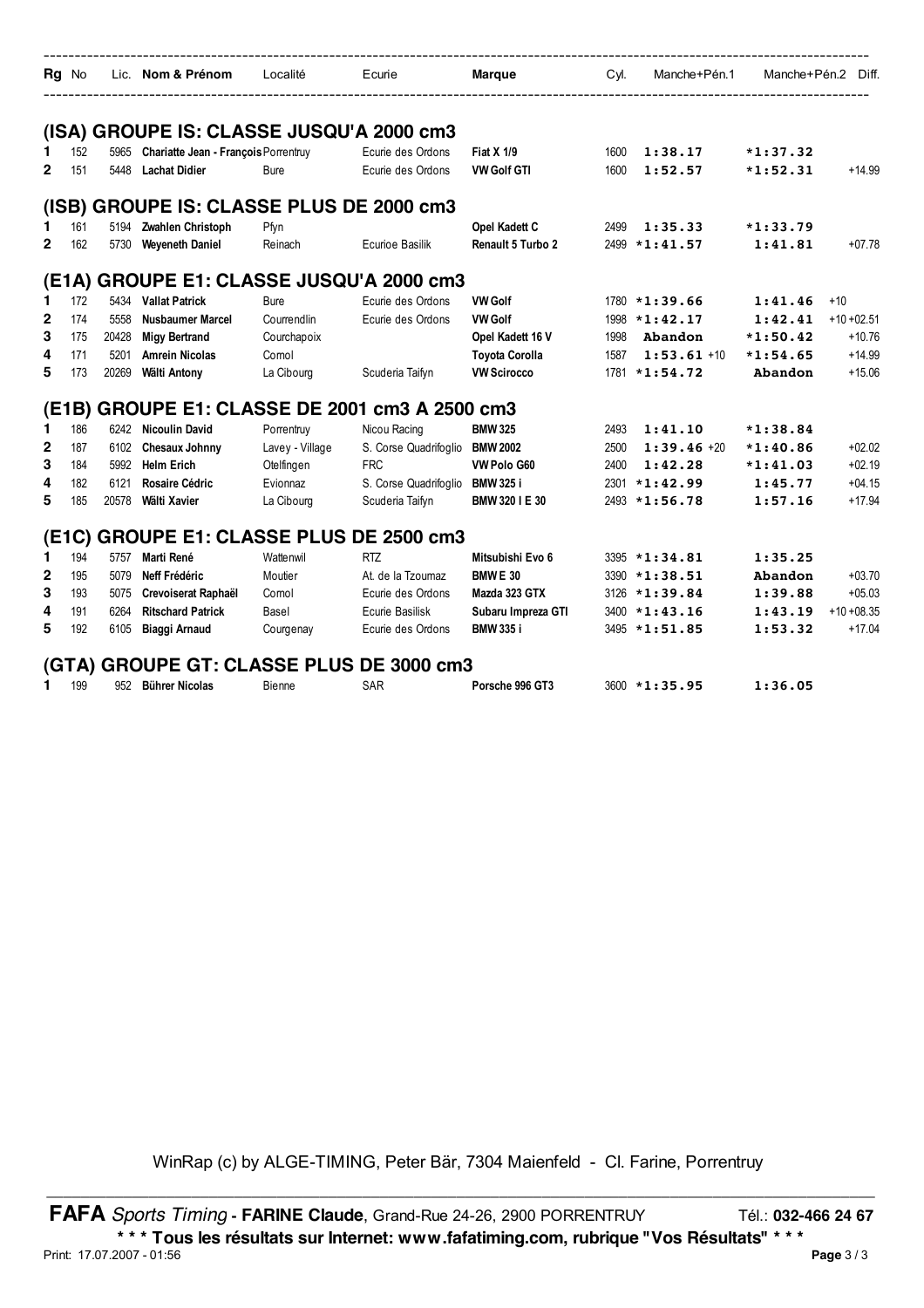### **BE "SUR LA CROIX"**

**Slalom automobile - Dimanche 15 juillet 2007**



#### **SCRATCH OFFICIEL**



Organisation: **Ecurie des Ordons** Directeur d'épreuve: **BIANCHI Jean**

**-----------------------------------------------------------------------------------------------------------------------------------**

| Rg No  |     |       | Lic. Nom & Prénom                    | Localité         | Ecurie                | Marque                   | Cyl. | Manche+Pén.1     |            | Manche+Pén.2 Diff. |
|--------|-----|-------|--------------------------------------|------------------|-----------------------|--------------------------|------|------------------|------------|--------------------|
| 1      | 161 | 5194  | Zwahlen Christoph                    | Pfyn             |                       | Opel Kadett C            | 2499 | 1:35.33          | $*1:33.79$ |                    |
| 2      | 194 | 5757  | Marti René                           | <b>Wattenwil</b> | RTZ                   | Mitsubishi Evo 6         |      | 3395 *1:34.81    | 1:35.25    | $+01.02$           |
| 3      | 199 | 952   | <b>Bührer Nicolas</b>                | Bienne           | <b>SAR</b>            | Porsche 996 GT3          |      | 3600 *1:35.95    | 1:36.05    | $+02.16$           |
| 4      | 152 | 5965  | Chariatte Jean - François Porrentruy |                  | Ecurie des Ordons     | Fiat X 1/9               | 1600 | 1:38.17          | $*1:37.32$ | $+03.53$           |
| 5      | 195 | 5079  | Neff Frédéric                        | Moutier          | At. de la Tzoumaz     | <b>BMW E 30</b>          |      | 3390 *1:38.51    | Abandon    | $+04.72$           |
| 6      | 186 | 6242  | <b>Nicoulin David</b>                | Porrentruy       | Nicou Racing          | <b>BMW 325</b>           | 2493 | 1:41.10          | $*1:38.84$ | $+05.05$           |
| 7      | 85  | 20212 | <b>Schumann Oswald</b>               | Neuchâtel        | Scuderia Tayfin       | Porsche 911 SC           | 2993 | 1:42.15          | $*1:39.21$ | $+05.42$           |
| 8      | 172 | 5434  | <b>Vallat Patrick</b>                | <b>Bure</b>      | Ecurie des Ordons     | <b>VW Golf</b>           |      | $1780 * 1:39.66$ | 1:41.46    | $+10 + 05.87$      |
| 9      | 193 | 5075  | Crevoiserat Raphaël                  | Comol            | Ecurie des Ordons     | Mazda 323 GTX            | 3126 | $*1:39.84$       | 1:39.88    | $+06.05$           |
| 10     | 52  | 20238 | <b>Maus Alexandre</b>                | Longirod         | G.P.R.                | Mitsubishi Lancer Evo 6  |      | 3400 *1:40.22    | 1:40.67    | $+06.43$           |
| 11     | 187 | 6102  | Chesaux Johnny                       | Lavey - Village  | S. Corse Quadrifoglio | <b>BMW 2002</b>          | 2500 | $1:39.46+20$     | $*1:40.86$ | $+07.07$           |
| 12     | 184 | 5992  | <b>Helm Erich</b>                    | Otelfingen       | <b>FRC</b>            | VW Polo G60              | 2400 | 1:42.28          | $*1:41.03$ | $+07.24$           |
| 13     | 162 | 5730  | <b>Weyeneth Daniel</b>               | Reinach          | Ecurioe Basilik       | Renault 5 Turbo 2        |      | $2499 * 1:41.57$ | 1:41.81    | $+07.78$           |
| 14     | 174 | 5558  | <b>Nusbaumer Marcel</b>              | Courrendlin      | Ecurie des Ordons     | <b>VW Golf</b>           | 1998 | $*1:42.17$       | 1:42.41    | $+10 + 08.38$      |
| 15     | 51  | 20489 | Mächler Albin                        | Wangen           |                       | Mini Cooper S            | 2716 | $*1:42.32$       | 1:42.48    | $+08.53$           |
| 16     | 182 | 6121  | Rosaire Cédric                       | Evionnaz         | S. Corse Quadrifoglio | <b>BMW 325 i</b>         | 2301 | $*1:42.99$       | 1:45.77    | $+09.20$           |
| 17     | 191 | 6264  | <b>Ritschard Patrick</b>             | Basel            | Ecurie Basilisk       | Subaru Impreza GTI       |      | $3400 * 1:43.16$ | 1:43.19    | $+10 + 09.37$      |
| 18     | 142 | 6315  | Pitteloud Joël                       | Saxon            | Chablais Tacing T.    | Opel Astra               | 1998 | 1:41.61.420      | $*1:43.75$ | $+09.96$           |
| 19     | 79  | 20427 | <b>Casset Stèphane</b>               | Develier         | Ecurie des Ordons     | Opel Kadett GTE          | 1978 | 1:44.11          | $*1:43.90$ | $+10.11$           |
| 20     | 76  | 20155 | Zbinden Michäel                      | Wattenwil        |                       | Opel Kadett GT/E         | 1978 | 1:46.27          | $*1:44.66$ | $+10.87$           |
| 21     | 115 | 20381 | Schär Raphaël                        | Loveresse        |                       | Citroën Saxo             | 1587 | 1:48.24          | $*1:45.60$ | $+11.81$           |
| 22     | 111 | 2366  | <b>Thiévent Denis</b>                | Montfaucon       | Ecurie des Ordons     | Citroën Saxo             | 1587 | <b>Abandon</b>   | $*1:45.63$ | $+11.84$           |
| 23     | 15  | 20652 | Levati Marcello                      | Rivera           | Lugano Racing         | Mitsubishi Lancer Evo IX | 3395 | 1:46.02          | $*1:45.78$ | $+11.99$           |
| 24     | 114 | 6246  | <b>Tosoni François</b>               | Lajoux           | Ecurie des Ordons     | Citroën Saxo             |      | $1590 * 1:46.03$ | 1:47.15    | $+12.24$           |
| 25     | 37  | 20694 | Bürki René                           | Amsoldingen      |                       | <b>Renault Clio</b>      | 1997 | 1:47.37          | $*1:46.37$ | $+12.58$           |
| 26     | 53  | 20598 | <b>Kuriger Armin</b>                 | Siebnen          |                       | <b>Mini Cooper S</b>     | 2716 | $1:46.60 + 10$   | $*1:46.91$ | $+13.12$           |
| 27     | 113 | 5281  | <b>Bailat Olivier</b>                | Glovelier        | Ecurie des Ordons     | Peugeot 206              |      | $1587 * 1:47.58$ | 1:46.29    | $+10 + 13.79$      |
| 28     | 28  | 20231 | Meier Michaël                        | Hallau           |                       | Citroën Saxo             |      | $1587 * 1:48.67$ | 1:50.48    | $+14.88$           |
| 29     | 40  | 20600 | Schranz Michaël                      | Wilderswil       | Bödeli Racing Club    | Honda Intégra Type R     | 1797 | $1:47.53$ +10    | $*1:49.22$ | $+15.43$           |
| 30     | 75  | 20388 | <b>Rudolf Henri</b>                  | Boécourt         |                       | <b>VW Golf GTI</b>       | 1781 | Abandon          | $*1:49.82$ | $+16.03$           |
| 31     | 128 | 1196  | <b>Stebler Lionel</b>                | Porrentruy       | Ecurie des Ordons     | <b>Renault Clio 16S</b>  |      | 1762 *1:50.05    | 1:51.18    | $+16.26$           |
| 32     | 175 | 20428 | <b>Migy Bertrand</b>                 | Courchapoix      |                       | Opel Kadett 16 V         | 1998 | Abandon          | $*1:50.42$ | $+16.63$           |
| 33     | 132 | 5288  | <b>Willemin Michel</b>               | Comol            |                       | Peugeot 205 GTI          | 1904 | 1:51.56          | $*1:50.82$ | $+17.03$           |
| 33     | 26  | 20299 | Wenger Manuel                        | Höfeb            |                       | Peugeot 106 Rally        | 1587 | $1:51.82 + 10$   | $*1:50.82$ | $+17.03$           |
| 35     | 39  | 20086 | Thöni Hanspeter                      | Brienz           | Bödeli Racing Club    | Peugeot 206              | 1998 | 1:51.99          | $*1:51.13$ | $+17.34$           |
| 36     | 91  | 20168 | <b>Favre Bertrand</b>                | Courfaivre       |                       | Suzuki Swift             |      | 1298 *1:51.14    | 1:52.22    | $+20 + 17.35$      |
| 37     | 135 | 6008  | <b>Marchand Nicolas</b>              | Bienne           |                       | Opel Astra GSI           |      | 1997 *1:51.32    | 1:51.52    | $+17.53$           |
| 38     | 25  | 20380 | <b>Engel Peter</b>                   | Uebeschi         | M.L.P. Racing         | Opel Corsa A             |      | 1420 *1:51.39    | 1:51.86    | $+17.60$           |
| 39     | 38  | 20513 | Leibundgut Pierre                    | Undervelier      |                       | Honda Intégra Type R     |      | 1797 *1:51.81    | 1:52.38    | $+18.02$           |
| 40     | 192 | 6105  | Biaggi Arnaud                        | Courgenay        | Ecurie des Ordons     | <b>BMW 335 i</b>         |      | 3495 *1:51.85    | 1:53.32    | $+18.06$           |
| 41     | 133 | 20679 | Québatte Julien                      | Neuchâtel        | DQS Racing            | Peugeot 309 16V          | 1904 | $1:50.22 + 20$   | $*1:51.88$ | $+18.09$           |
| 42     | 151 | 5448  | <b>Lachat Didier</b>                 | <b>Bure</b>      | Ecurie des Ordons     | <b>VW Golf GTI</b>       | 1600 | 1:52.57          | $*1:52.31$ | $+18.52$           |
| 43     | 54  | 20583 | Maurer Théo                          | Niederhüniger    | R.T.C.                | VW Golf G 60             | 3300 | $*1:52.88$       | 1:54.41    | $+19.09$           |
| 44     | 105 | 20378 | Ribeiro Michaël                      | Vercorin         |                       | Citroën Saxo             | 1600 | 1:54.26          | $*1:53.37$ | $+00 + 19.58$      |
| 45     | 97  | 20476 | <b>Freiburghaus Pascal</b>           | Kerzers          |                       | Opel Astra GSI           | 1997 | 1:57.32          | $*1:54.18$ | $+20.39$           |
| 46 171 |     | 5201  | <b>Amrein Nicolas</b>                | Cornol           |                       | <b>Toyota Corolla</b>    | 1587 | $1:53.61 + 10$   | $*1:54.65$ | $+20.86$           |

WinRap (c) by ALGE-TIMING, Peter Bär, 7304 Maienfeld - Cl. Farine, Porrentruy

\_\_\_\_\_\_\_\_\_\_\_\_\_\_\_\_\_\_\_\_\_\_\_\_\_\_\_\_\_\_\_\_\_\_\_\_\_\_\_\_\_\_\_\_\_\_\_\_\_\_\_\_\_\_\_\_\_\_\_\_\_\_\_\_\_\_\_\_\_\_\_\_\_\_\_\_\_\_\_\_\_\_\_\_\_\_\_\_\_\_\_\_\_\_\_\_\_ **FAFA** *Sports Timing* - **FARINE Claude**, Grand-Rue 24-26, 2900 PORRENTRUY Tél.: 032-466 24 67 **\* \* \* Tous les résultats sur Internet: www.fafatiming.com, rubrique "Vos Résultats" \* \* \*** Print: 17.07.2007 - 01:59 **Page** 1 / 2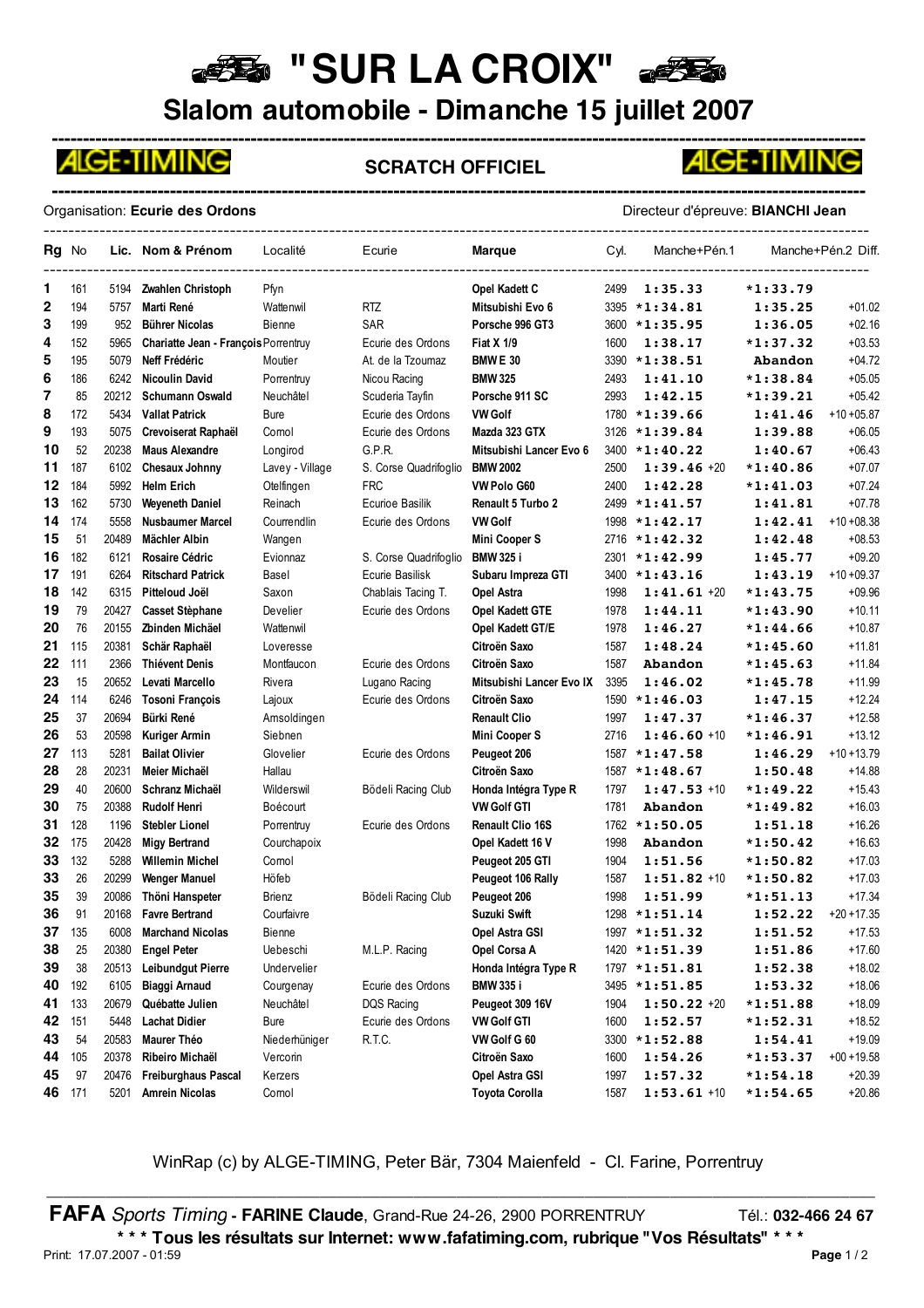| Rg No | Lic. | Nom & Prénom | Localité | Ecurie | Marque | CvI. | Manche+Pén.1 | Manche+Pén.2 | Diff. |
|-------|------|--------------|----------|--------|--------|------|--------------|--------------|-------|
|       |      |              |          |        |        |      |              |              |       |

| 47 | 173 | 20269 | Wälti Antony             | La Cibourg  | Scuderia Taifyn           | <b>VW Scirocco</b>   |      | $1781 * 1:54.72$ | Abandon    | $+20.93$       |
|----|-----|-------|--------------------------|-------------|---------------------------|----------------------|------|------------------|------------|----------------|
| 48 | 61  | 20514 | Vermeille Xav.           | Le Bémont   | Ecurie des Ordons         | Opel Speedster 2.2.  | 3736 | $*1:45.51$ +10   | Eliminé    | $+21.72$       |
| 49 | 36  | 20254 | <b>Aubort Patrick</b>    | Essertines  | Racing C. Nyonnais        | Opel Kadette GSI     | 1997 | 1:56.21          | $*1:55.99$ | $+22.20$       |
| 50 | 96  | 20042 | <b>Huwiler Thomas</b>    | Watt        | Racing Club Airbag        | <b>Fiat Bravo</b>    | 1997 | 1:56.68          | $*1:56.09$ | $+22.30$       |
| 51 | 42  | 20444 | <b>Racordon Francois</b> | Alle        |                           | VW Polo G 40         | 2162 | $*1:56.51$       | 1:55.51    | $+10 + 22.72$  |
| 52 | 185 | 20578 | Wälti Xavier             | La Cibourg  | Scuderia Taifyn           | BMW 320 I E 30       | 2493 | $*1:56.78$       | 1:57.16    | $+22.99$       |
| 53 | 31  | 20582 | <b>Moser Christian</b>   | Herblingen  | <b>RTZ</b>                | <b>BMW 318 IS</b>    | 1790 | $*1:57.36$       | 1:58.25    | $+23.57$       |
| 54 | 95  | 20564 | Juillerat Loïc           | Delémont    |                           | VW Scirocco 16 s     | 1780 | 1:58.58          | $*1:57.76$ | $+23.97$       |
| 55 | 92  | 20591 | <b>Casset Claude</b>     | Vicques     | Ecurie des Ordons         | Opel Corsa GSE       | 1597 | 1:58.54          | $*1:57.89$ | $+24.10$       |
| 56 | 134 | 6343  | Zwahlen Yannick          | Sierre      | Ecurie des Ordons         | <b>Renault Clio</b>  | 1997 | $1:49.07 + 10$   | $*1:48.03$ | $+10 + 24.24$  |
| 57 | 112 | 6252  | Schmid Sébastien         | Moutier     | Racing C. Jurassien       | Citroën Saxo         | 1587 | $1:49.56 + 10$   | $*1:49.02$ | $+10 + 25.23$  |
| 58 | 131 | 20233 | <b>Beguin Jacques</b>    | Grandvaux   |                           | Peugeot 205 GTI      |      | $1900 * 1:59.13$ | 1:59.43    | $+10 + 25.34$  |
| 59 | 78  | 20662 | Liechti Marcel           | Savagnier   |                           | <b>Opel Manta</b>    | 1986 | $*1:59.41$       | 1:59.81    | $+25.62$       |
| 60 | 34  | 20096 | Béring Michaël           | Le Locle    |                           | <b>VW Golf</b>       | 1780 | $*2:00.38$       | 1:57.03    | $+10 + 26.59$  |
| 61 | 127 | 6342  | <b>Schaller Philippe</b> | Sierre      |                           | <b>VW Golf</b>       | 1780 | $*1:50.39 + 10$  | 1:50.95    | $+10 + 26.60$  |
| 62 | 72  | 20276 | <b>Grimm Patrick</b>     | Lüscherz    | Equipe Bernoise           | <b>VW Golf GTI 1</b> | 1588 | $*2:01.42$       | 2:03.14    | $+27.63$       |
| 63 | 27  | 20688 | <b>Rais Florentin</b>    | Courchapoix |                           | Citroën Saxo         | 1587 | $2:01.01 + 10$   | $*2:01.58$ | $+27.79$       |
| 64 | 121 | 20184 | <b>Rigolet Gilbert</b>   | Morat       | Gruyère Racing T.         | Peugeot 106 Rallye   | 1294 | 2:02.79          | $*2:02.45$ | $+28.66$       |
| 65 | 5   | 20683 | <b>Maillard Marcel</b>   | Epauvillers | <b>Epauvillers Motors</b> | <b>BMW 318 is</b>    | 1795 | $*2:02.49$       | 2:03.24    | $+10 + 28.70$  |
| 66 | 71  | 20402 | Juillerat Maurice        | Courcelon   |                           | Alfa Roméo Arna TI   | 1350 | $1:59.91 + 20$   | $*2:03.12$ | $+29.33$       |
| 67 | 44  | 20447 | <b>Rohrbach Patrick</b>  | Bienne      |                           | <b>BMV 3251</b>      | 2493 | $*2:04.61$       | 2:04.91    | $+30.82$       |
| 68 | 32  | 20417 | <b>Scherrer Ruth</b>     | Lachen      |                           | <b>BMW 318 is</b>    | 1794 | $*1:54.77$ +10   | 1:55.81    | $+20 + 30.98$  |
| 69 | 100 | 20649 | Martin Johann            | Courtedoux  | Ecurie des Ordons         | Audi Coupé Quattro   | 2308 | 2:05.78          | $*2:04.84$ | $+31.05$       |
| 70 | 143 | 5837  | <b>Terrettaz Patrick</b> | Fully       | Lugano Racing T.          | Seat Ibiza 2, 0 GTI  | 1984 | $*1:45.17$ +20   | Eliminé    | $+31.38$       |
| 71 | 20  | 20201 | <b>Strauss Alexander</b> | Belp        | Equipe Bemoise            | Suzuki Swift GTI     | 1298 | $*2:05.50$       | 2:03.61    | $+10 + 31.71$  |
| 72 | 77  | 20465 | Schrader Günter          | Bellach     |                           | Volvo 121            | 1985 | 2:06.33          | $*2:06.02$ | $+32.23$       |
| 73 | 106 | 5522  | Poretti Toniolo Alessia  | Sorengo     | S. Corse Quadrifoglio     | Citroën Saxo         | 1587 | 2:08.50          | $*2:07.89$ | $+34.10$       |
| 74 | 141 | 5269  | Petermann José           | Fontenais   | Ecurie des Ordons         | Peugeot 106 S16      | 1587 | Abandon          | p.parti    | $\overline{a}$ |
| 74 | 43  | 20464 | Pellegrinelli Claudio    | Claro       | Squadra Quadrifoglio      | <b>BMW M3 E30</b>    | 2300 | Abandon          | p.parti    | $ -$           |
| 76 | 35  | 20181 | <b>Tavernier Roland</b>  | Ropraz      | Racing C. Nyonnais        | <b>Opel Kadett E</b> | 1997 | p.parti          | p.parti    | $ -$           |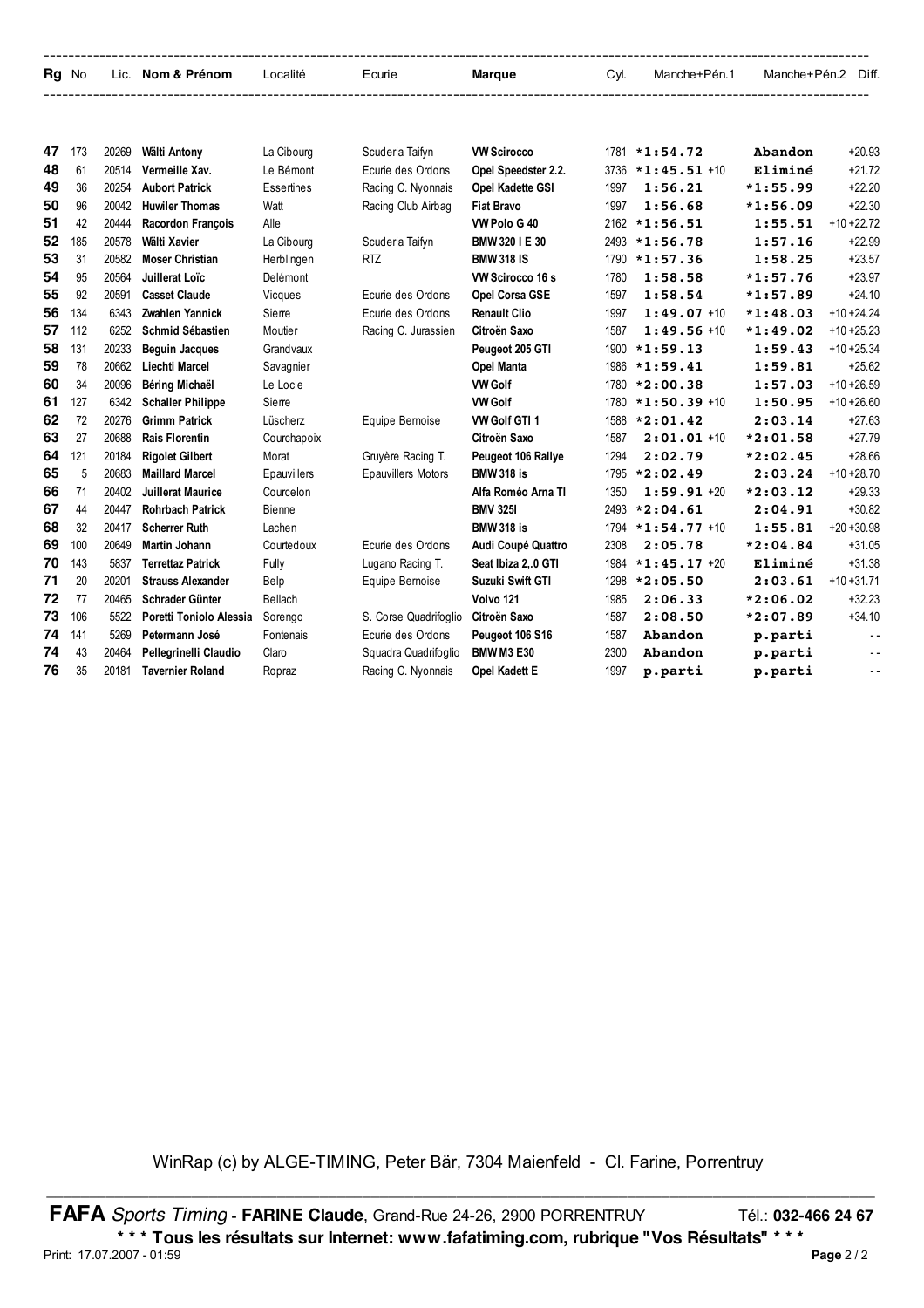# **BE "SUR LA CROIX"**

**Slalom automobile - Dimanche 15 juillet 2007**

|                                      |                                              |                                                    | <b>ALGE-TIMING</b>                                                                                                                                                             |                                                                                                      | <b>RESULTATS ESSAIS</b>                                               |                                                                                                                                                                    |                                                      |                                                                                            | <b>ALGE-TIMING</b>                                                                                        |                                                                                  |
|--------------------------------------|----------------------------------------------|----------------------------------------------------|--------------------------------------------------------------------------------------------------------------------------------------------------------------------------------|------------------------------------------------------------------------------------------------------|-----------------------------------------------------------------------|--------------------------------------------------------------------------------------------------------------------------------------------------------------------|------------------------------------------------------|--------------------------------------------------------------------------------------------|-----------------------------------------------------------------------------------------------------------|----------------------------------------------------------------------------------|
|                                      |                                              |                                                    | Organisation: Ecurie des Ordons                                                                                                                                                |                                                                                                      |                                                                       |                                                                                                                                                                    |                                                      |                                                                                            | Directeur d'épreuve: BIANCHI Jean                                                                         |                                                                                  |
|                                      |                                              |                                                    | Rg No Lic. Nom & Prénom Localité                                                                                                                                               |                                                                                                      | Ecurie                                                                | <b>Marque</b>                                                                                                                                                      | Cyl.                                                 |                                                                                            | Manche+Pén.1 Manche+Pén.2 Diff.                                                                           |                                                                                  |
|                                      |                                              |                                                    | (1A) CAT. 1: CLASSE JUSQU'A 2000 cm3                                                                                                                                           |                                                                                                      |                                                                       |                                                                                                                                                                    |                                                      |                                                                                            |                                                                                                           |                                                                                  |
| 1.                                   | 5                                            |                                                    | 20683 Maillard Marcel                                                                                                                                                          | Epauvillers                                                                                          | <b>Epauvillers Motors</b>                                             | <b>BMW 318 is</b>                                                                                                                                                  |                                                      | $1795$ <b>2:06.76</b>                                                                      | $*2:01.64$                                                                                                |                                                                                  |
|                                      |                                              |                                                    | (1B) CAT. 1: CLASSE PLUS DE 2000 cm3                                                                                                                                           |                                                                                                      |                                                                       |                                                                                                                                                                    |                                                      |                                                                                            |                                                                                                           |                                                                                  |
| 1.                                   | 15                                           |                                                    | 20652 Levati Marcello                                                                                                                                                          | Rivera                                                                                               | Lugano Racing                                                         | Mitsubishi Lancer Evo IX 3395                                                                                                                                      |                                                      | 1:50.91                                                                                    | $*1:45.95$                                                                                                |                                                                                  |
|                                      |                                              |                                                    | (2A) CAT. 2: CLASSE JUSQU'A 1400 cm3                                                                                                                                           |                                                                                                      |                                                                       |                                                                                                                                                                    |                                                      |                                                                                            |                                                                                                           |                                                                                  |
| 1                                    | 20                                           |                                                    | 20201 Strauss Alexander                                                                                                                                                        | Belp                                                                                                 | Equipe Bemoise                                                        | Suzuki Swift GTI                                                                                                                                                   | 1298                                                 | 2:14.07                                                                                    | $*2:06.02$                                                                                                |                                                                                  |
|                                      |                                              |                                                    |                                                                                                                                                                                |                                                                                                      | (2B) CAT. 2: CLASSE DE 1401 cm3 A 1600 cm3                            |                                                                                                                                                                    |                                                      |                                                                                            |                                                                                                           |                                                                                  |
| 1.<br>2<br>3<br>4                    | 25<br>28<br>26<br>27                         | 20231<br>20299<br>20688                            | 20380 Engel Peter<br>Meier Michaël<br><b>Wenger Manuel</b><br><b>Rais Florentin</b>                                                                                            | Uebeschi<br>Hallau<br>Höfeb<br>Courchapoix                                                           | M.L.P. Racing                                                         | Opel Corsa A<br>Citroën Saxo<br>Peugeot 106 Rally<br>Citroën Saxo                                                                                                  | 1420<br>1587<br>1587<br>1587                         | 1:55.21<br>1:52.94<br>1:58.73<br>2:06.24                                                   | $*1:51.60$<br>$*1:52.67$<br>$*1:53.95$<br>$*2:02.17$                                                      | $+01.07$<br>$+02.35$<br>$+10.57$                                                 |
|                                      |                                              |                                                    |                                                                                                                                                                                |                                                                                                      | (2C) CAT. 2: CLASSE DE 1601 cm3 A 2000 cm3                            |                                                                                                                                                                    |                                                      |                                                                                            |                                                                                                           |                                                                                  |
| 1<br>2<br>3<br>4<br>5<br>6<br>7<br>8 | 37<br>40<br>39<br>38<br>32<br>34<br>31<br>36 | 20694<br>20600<br>20086<br>20417<br>20096<br>20582 | Bürki René<br>Schranz Michaël<br>Thöni Hanspeter<br>20513 Leibundgut Pierre<br><b>Scherrer Ruth</b><br><b>Béring Michaël</b><br><b>Moser Christian</b><br>20254 Aubort Patrick | Amsoldingen<br>Wilderswil<br>Brienz<br>Undervelier<br>Lachen<br>Le Locle<br>Herblingen<br>Essertines | Bödeli Racing Club<br>Bödeli Racing Club<br>RTZ<br>Racing C. Nyonnais | <b>Renault Clio</b><br>Honda Intégra Type R<br>Peugeot 206<br>Honda Intégra Type R<br><b>BMW 318 is</b><br><b>VW Golf</b><br><b>BMW 318 IS</b><br>Opel Kadette GSI | 1997<br>1797<br>1998<br>1797<br>1794<br>1780<br>1790 | 1:51.55<br>1:48.96<br>1:56.16<br>1:57.68<br>2:01.47<br>2:06.50<br>2:02.23<br>1997 *1:59.93 | $*1:45.85$<br>$*1:47.69$<br>$*1:52.66$<br>$*1:53.50$<br>$*1:55.87$<br>$*1:59.62$<br>$*1:59.76$<br>2:23.65 | $+01.84$<br>$+06.81$<br>$+07.65$<br>$+10.02$<br>$+13.77$<br>$+13.91$<br>$+14.08$ |
| 9                                    | 35                                           |                                                    | 20181 Tavernier Roland                                                                                                                                                         | Ropraz                                                                                               | Racing C. Nyonnais                                                    | Opel Kadett E                                                                                                                                                      |                                                      | 1997 *2:03.10                                                                              | Abandon                                                                                                   | $+17.25$                                                                         |
| 1<br>$\mathbf{2}$<br>3               | 43<br>44<br>42                               | 20464<br>20447<br>20444                            | Pellegrinelli Claudio<br><b>Rohrbach Patrick</b><br>Racordon François                                                                                                          | Claro<br>Bienne<br>Alle                                                                              | (2D) CAT. 2: CLASSE DE 2001 cm3 A 2500 cm3<br>Squadra Quadrifoglio    | <b>BMW M3 E30</b><br><b>BMV 3251</b><br>VW Polo G 40                                                                                                               | 2300<br>2493<br>2162                                 | 1:47.25<br>2:03.74<br>2:15.85                                                              | $*1:43.59$<br>$*2:03.53$<br>$*2:03.84$                                                                    | $+19.94$<br>$+20.25$                                                             |
|                                      |                                              |                                                    | (2E) CAT. 2: CLASSE PLUS DE 2500 cm3                                                                                                                                           |                                                                                                      |                                                                       |                                                                                                                                                                    |                                                      |                                                                                            |                                                                                                           |                                                                                  |
| 1<br>$\mathbf{2}$<br>3               | 52<br>51<br>53                               | 20238<br>20489<br>20598                            | Maus Alexandre<br>Mächler Albin<br><b>Kuriger Armin</b>                                                                                                                        | Longirod<br>Wangen<br>Siebnen                                                                        | G.P.R.                                                                | Mitsubishi Lancer Evo 6<br>Mini Cooper S<br><b>Mini Cooper S</b>                                                                                                   | 3400<br>2716<br>2716                                 | 1:44.00<br>1:42.62<br>1:49.67                                                              | $*1:39.19$<br>$*1:41.85$<br>$*1:44.96$                                                                    | $+02.66$<br>$+05.77$                                                             |

WinRap (c) by ALGE-TIMING, Peter Bär, 7304 Maienfeld - Cl. Farine, Porrentruy \_\_\_\_\_\_\_\_\_\_\_\_\_\_\_\_\_\_\_\_\_\_\_\_\_\_\_\_\_\_\_\_\_\_\_\_\_\_\_\_\_\_\_\_\_\_\_\_\_\_\_\_\_\_\_\_\_\_\_\_\_\_\_\_\_\_\_\_\_\_\_\_\_\_\_\_\_\_\_\_\_\_\_\_\_\_\_\_\_\_\_\_\_\_\_\_\_

**FAFA** *Sports Timing* - **FARINE Claude**, Grand-Rue 24-26, 2900 PORRENTRUY Tél.: 032-466 24 67 **\* \* \* Tous les résultats sur Internet: www.fafatiming.com, rubrique "Vos Résultats" \* \* \*** Print: 17.07.2007 - 02:00 **Page** 1 / 4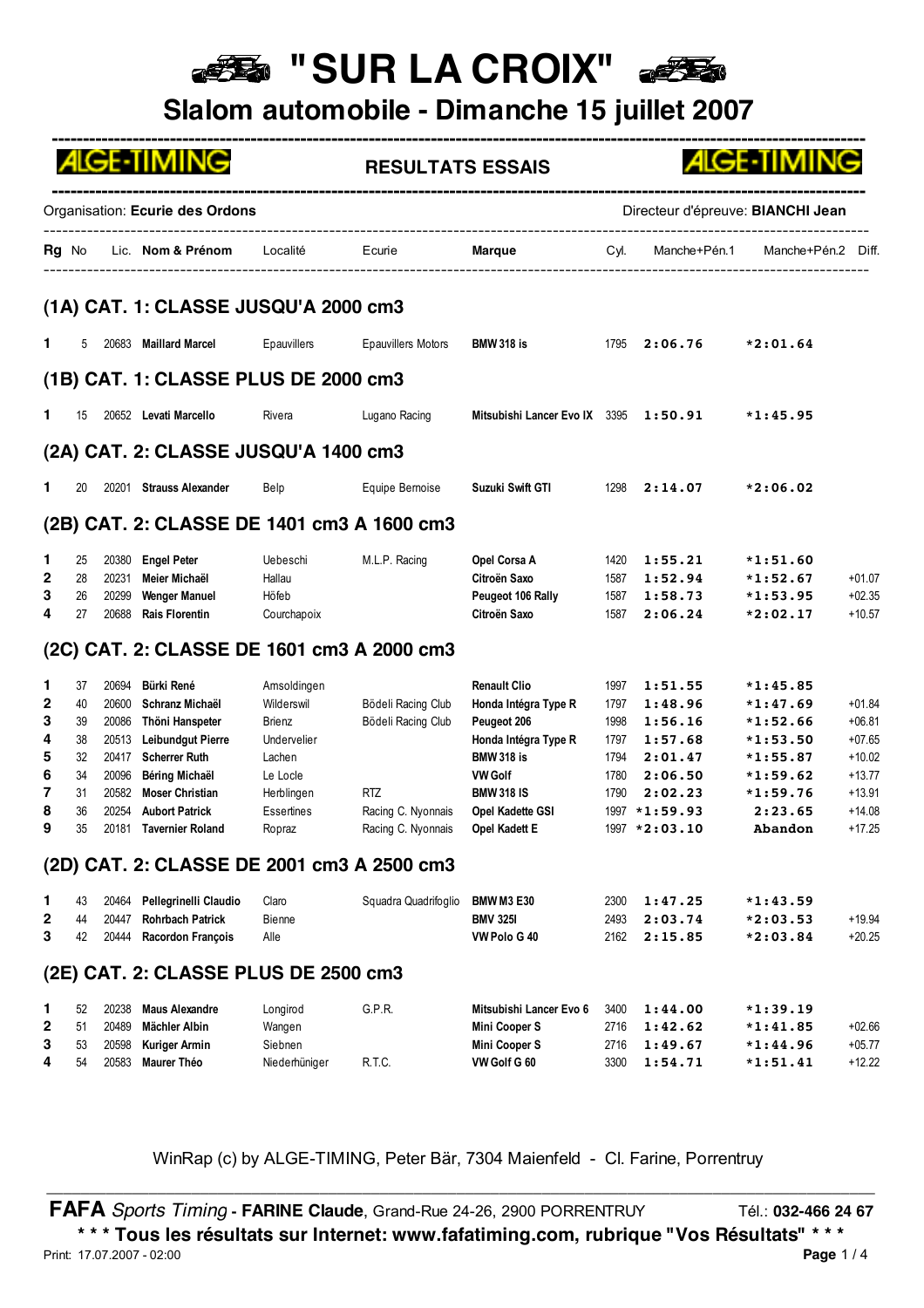|                       |                                 | Rg No Lic. Nom & Prénom Localité : Ecurie : Marque : Cyl. Manche+Pén.1 Manche+Pén.2 Diff.                                       |                                                           |                                                                                    |                                                                                             |                              |                                                              |                                                                 |                                              |
|-----------------------|---------------------------------|---------------------------------------------------------------------------------------------------------------------------------|-----------------------------------------------------------|------------------------------------------------------------------------------------|---------------------------------------------------------------------------------------------|------------------------------|--------------------------------------------------------------|-----------------------------------------------------------------|----------------------------------------------|
|                       |                                 | (SPA) CAT. 2: "SPEEDSTER" (Toutes classes confondues)                                                                           |                                                           |                                                                                    |                                                                                             |                              |                                                              |                                                                 |                                              |
| 1.                    |                                 | 61 20514 Vermeille Xav.                                                                                                         | Le Bémont                                                 | Ecurie des Ordons                                                                  | Opel Speedster 2.2.                                                                         |                              | $3736$ 1:43.78 *1:42.32                                      |                                                                 |                                              |
|                       |                                 | (3A) CAT. 3: CLASSE JUSQU'A 1400 cm3                                                                                            |                                                           |                                                                                    |                                                                                             |                              |                                                              |                                                                 |                                              |
| 1.                    |                                 | 71 20402 Juillerat Maurice                                                                                                      | Courcelon                                                 |                                                                                    | Alfa Roméo Arna TI                                                                          |                              | $1350$ <b>2:03.42</b>                                        | $*2:01.26$                                                      |                                              |
|                       |                                 | (3B) CAT. 3: CLASSE DE 1401 cm3 A 1600 cm3                                                                                      |                                                           |                                                                                    |                                                                                             |                              |                                                              |                                                                 |                                              |
| 1.                    | 72                              | 20276 Grimm Patrick                                                                                                             | Lüscherz                                                  | Equipe Bemoise                                                                     | <b>VW Golf GTI 1</b>                                                                        |                              | $1588$ <b>2:05.25</b>                                        | $*2:02.43$                                                      |                                              |
|                       |                                 | (3C) CAT. 3: CLASSE DE 1601 cm3 A 2000 cm3                                                                                      |                                                           |                                                                                    |                                                                                             |                              |                                                              |                                                                 |                                              |
| 1<br>2<br>3<br>4<br>5 | 79<br>76<br>75<br>78<br>77      | 20427 Casset Stèphane<br>20155 Zbinden Michäel<br>20388 Rudolf Henri<br>20662 Liechti Marcel<br>20465 Schrader Günter           | Develier<br>Wattenwil<br>Boécourt<br>Savagnier<br>Bellach | Ecurie des Ordons                                                                  | Opel Kadett GTE<br>Opel Kadett GT/E<br><b>VW Golf GTI</b><br><b>Opel Manta</b><br>Volvo 121 | 1978<br>1781<br>1986<br>1985 | $1978 * 1:46.53$<br>1:55.85<br>1:50.19<br>2:02.75<br>2:12.52 | 1:46.85<br>$*1:48.20$<br>$*1:49.49$<br>$*1:59.95$<br>$*2:08.64$ | $+01.67$<br>$+02.96$<br>$+13.42$<br>$+22.11$ |
|                       |                                 | (3D) CAT.L3: CLASSE PLUS DE 2000 cm3                                                                                            |                                                           |                                                                                    |                                                                                             |                              |                                                              |                                                                 |                                              |
| 1.                    | 85                              | 20212 Schumann Oswald                                                                                                           | Neuchâtel                                                 | Scuderia Tayfin                                                                    | Porsche 911 SC                                                                              |                              | $2993 * 1 : 40.97$                                           | 1:41.24                                                         |                                              |
|                       |                                 | (4A) CAT. 4: CLASSE JUSQU'A 1400 cm3                                                                                            |                                                           |                                                                                    |                                                                                             |                              |                                                              |                                                                 |                                              |
| 1.                    |                                 | 91 20168 Favre Bertrand                                                                                                         | Courfaivre                                                |                                                                                    | Suzuki Swift                                                                                |                              | 1298 1:55.81                                                 | $*1:52.20$                                                      |                                              |
|                       |                                 | (4B) CAT. 4: CLASSE DE 1401 cm3 A 1800 cm3                                                                                      |                                                           |                                                                                    |                                                                                             |                              |                                                              |                                                                 |                                              |
| 1.                    |                                 | 92 20591 Casset Claude                                                                                                          | Vicques                                                   | Ecurie des Ordons                                                                  | <b>Opel Corsa GSE</b>                                                                       |                              | 1597 2:07.69                                                 | $*2:00.23$                                                      |                                              |
|                       |                                 | (4C) CAT. 4: CLASSE PLUS DE 1800 cm3                                                                                            |                                                           |                                                                                    |                                                                                             |                              |                                                              |                                                                 |                                              |
| 2<br>3                | 96<br>95                        | 1 97 20476 Freiburghaus Pascal Kerzers<br>20042 Huwiler Thomas<br>Juillerat Loïc<br>20564                                       | Watt<br>Delémont                                          | Racing Club Airbag                                                                 | Opel Astra GSI 1997 2:02.39 *1:56.50<br><b>Fiat Bravo</b><br>VW Scirocco 16 s               | 1997<br>1780                 | 2:02.51<br>2:07.71                                           | $*1:59.56$<br>$*2:01.37$                                        | $+03.06$<br>$+04.87$                         |
|                       |                                 | (SSA) GROUPE SS: (Toutes classes confondues)                                                                                    |                                                           |                                                                                    |                                                                                             |                              |                                                              |                                                                 |                                              |
| 1.                    | 100                             | 20649 Martin Johann                                                                                                             | Courtedoux                                                | Ecurie des Ordons                                                                  | Audi Coupé Quattro                                                                          |                              | $2308 * 2:06.12$                                             | 2:06.58                                                         |                                              |
|                       |                                 | (NA) GROUPE N: (Toutes classes confondues)                                                                                      |                                                           |                                                                                    |                                                                                             |                              |                                                              |                                                                 |                                              |
| 1<br>2                | 105<br>106                      | 20378 Ribeiro Michaël<br>5522 Poretti Toniolo Alessia Sorengo                                                                   | Vercorin                                                  | S. Corse Quadrifoglio                                                              | Citroën Saxo<br>Citroën Saxo                                                                | 1600<br>1587                 | 2:11.42<br>2:11.01                                           | $*1:55.27$<br>$*2:05.32$                                        | $+10.05$                                     |
|                       |                                 | (AA) GROUPE A: (Toutes classes confondues)                                                                                      |                                                           |                                                                                    |                                                                                             |                              |                                                              |                                                                 |                                              |
| 1<br>2<br>3<br>4<br>5 | 113<br>114<br>115<br>111<br>112 | 5281 Bailat Olivier<br>6246 Tosoni François<br>20381<br>Schär Raphaël<br><b>Thiévent Denis</b><br>2366<br>6252 Schmid Sébastien | Glovelier<br>Lajoux<br>Loveresse<br>Montfaucon<br>Moutier | Ecurie des Ordons<br>Ecurie des Ordons<br>Ecurie des Ordons<br>Racing C. Jurassien | Peugeot 206<br>Citroën Saxo<br>Citroën Saxo<br>Citroën Saxo<br>Citroën Saxo                 | 1587<br>1590<br>1587<br>1587 | 1:50.23<br>1:46.07<br>1:51.02<br>1587 *1:49.75<br>Abandon    | $*1:45.73$<br>$*1:45.79$<br>$*1:48.81$<br>p.parti<br>$*1:53.35$ | $+00.06$<br>$+03.08$<br>$+04.02$<br>$+07.62$ |
|                       |                                 |                                                                                                                                 |                                                           |                                                                                    |                                                                                             |                              |                                                              |                                                                 |                                              |

**FAFA** *Sports Timing* **- FARINE Claude**, Grand-Rue 24-26, 2900 PORRENTRUY Tél.: **032-466 24 67 \* \* \* Tous les résultats sur Internet: www.fafatiming.com, rubrique "Vos Résultats" \* \* \*** Print: 17.07.2007 - 02:00 **Page** 2 / 4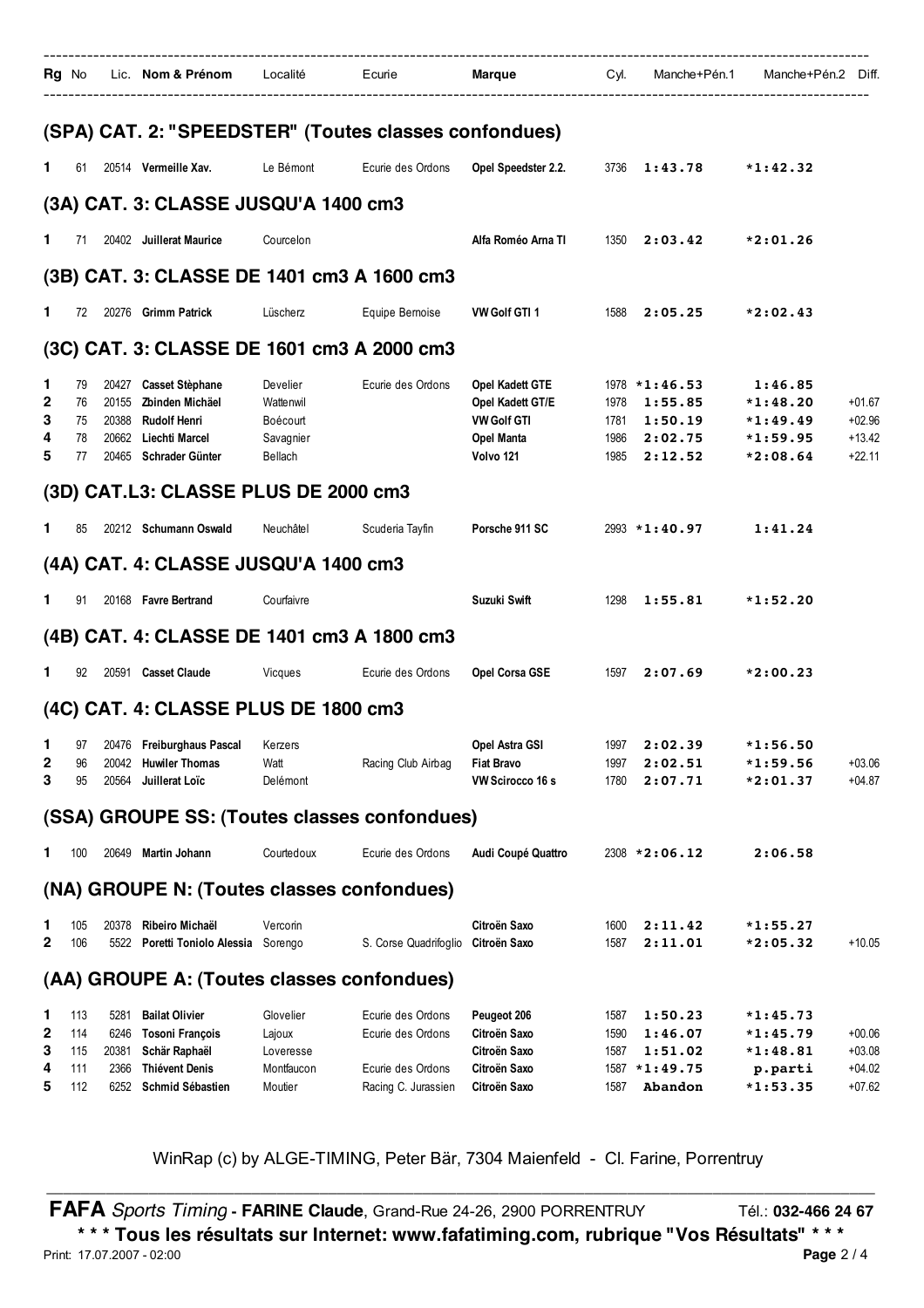| Rg No |  | Lic. Nom & Prénom | _ocalité | Ecurie | Marque | Cvl. | Manche+Pén.1 | Manche+Pén.2 | Diff. |
|-------|--|-------------------|----------|--------|--------|------|--------------|--------------|-------|
|       |  |                   |          |        |        |      |              |              |       |

#### **(ISNA) GROUPE ISN: CLASSE JUSQU'A 1400 cm3**

| 1                                | 121                                           |                                                        | 20184 Rigolet Gilbert                                                                                                                                                 | Morat                                                                       | Gruyère Racing T.                                                                               | Peugeot 106 Rallye                                                                                                                          | 1294                                                 | 2:04.55                                                                   | $*2:01.72$                                                                                     |                                                                      |
|----------------------------------|-----------------------------------------------|--------------------------------------------------------|-----------------------------------------------------------------------------------------------------------------------------------------------------------------------|-----------------------------------------------------------------------------|-------------------------------------------------------------------------------------------------|---------------------------------------------------------------------------------------------------------------------------------------------|------------------------------------------------------|---------------------------------------------------------------------------|------------------------------------------------------------------------------------------------|----------------------------------------------------------------------|
|                                  |                                               |                                                        | (ISNB) GROUPE ISN: CLASSE DE 1401 cm3 A 1800 cm3                                                                                                                      |                                                                             |                                                                                                 |                                                                                                                                             |                                                      |                                                                           |                                                                                                |                                                                      |
| 1.<br>2<br>3<br>4<br>5<br>6<br>7 | 134<br>127<br>128<br>132<br>133<br>135<br>131 | 6343<br>6342<br>1196<br>5288<br>20679<br>6008<br>20233 | Zwahlen Yannick<br><b>Schaller Philippe</b><br><b>Stebler Lionel</b><br><b>Willemin Michel</b><br>Québatte Julien<br><b>Marchand Nicolas</b><br><b>Beguin Jacques</b> | Sierre<br>Sierre<br>Porrentruy<br>Comol<br>Neuchâtel<br>Bienne<br>Grandvaux | Ecurie des Ordons<br>Ecurie des Ordons<br>DQS Racing                                            | <b>Renault Clio</b><br><b>VW Golf</b><br><b>Renault Clio 16S</b><br>Peugeot 205 GTI<br>Peugeot 309 16V<br>Opel Astra GSI<br>Peugeot 205 GTI | 1997<br>1780<br>1762<br>1904<br>1904<br>1997<br>1900 | 1:52.97<br>1:57.36<br>1:52.61<br>1:53.27<br>1:54.49<br>1:55.04<br>2:03.30 | $*1:47.36$<br>$*1:49.67$<br>$*1:51.23$<br>$*1:51.99$<br>$*1:52.42$<br>$*1:52.43$<br>$*2:01.31$ | $+02.31$<br>$+03.87$<br>$+04.63$<br>$+05.06$<br>$+05.07$<br>$+13.95$ |
|                                  |                                               |                                                        | (ISAA) GROUPE ISA: CLASSE JUSQU'A 2000 cm3                                                                                                                            |                                                                             |                                                                                                 |                                                                                                                                             |                                                      |                                                                           |                                                                                                |                                                                      |
| 1.<br>2<br>3                     | 142<br>141<br>143                             | 5269<br>5837                                           | 6315 Pitteloud Joël<br>Petermann José<br><b>Terrettaz Patrick</b><br>(ISA) GROUPE IS: CLASSE JUSQU'A 2000 cm3                                                         | Saxon<br>Fontenais<br>Fully                                                 | Chablais Tacing T.<br>Ecurie des Ordons<br>Lugano Racing T.                                     | Opel Astra<br>Peugeot 106 S16<br>Seat Ibiza 2,.0 GTI                                                                                        | 1998<br>1587<br>1984                                 | 1:43.57<br>1:52.48<br>1:49.71                                             | $*1:42.01$<br>$*1:47.16$<br>$*1:47.58$                                                         | $+05.15$<br>$+05.57$                                                 |
| ı<br>2                           | 152<br>151                                    | 5965<br>5448                                           | Chariatte Jean - François Porrentruy<br><b>Lachat Didier</b>                                                                                                          | <b>Bure</b>                                                                 | Ecurie des Ordons<br>Ecurie des Ordons                                                          | <b>Fiat X 1/9</b><br><b>VW Golf GTI</b>                                                                                                     | 1600<br>1600                                         | 1:40.25<br>p.parti                                                        | $*1:37.80$<br>$*1:49.70$                                                                       | $+11.90$                                                             |
|                                  |                                               |                                                        | (ISB) GROUPE IS: CLASSE PLUS DE 2000 cm3                                                                                                                              |                                                                             |                                                                                                 |                                                                                                                                             |                                                      |                                                                           |                                                                                                |                                                                      |
| ı<br>2                           | 161<br>162                                    | 5194<br>5730                                           | Zwahlen Christoph<br><b>Weyeneth Daniel</b>                                                                                                                           | Pfyn<br>Reinach                                                             | Ecurioe Basilik                                                                                 | Opel Kadett C<br><b>Renault 5 Turbo 2</b>                                                                                                   | 2499<br>2499                                         | 1:34.37<br>10:08.00                                                       | $*1:32.64$<br>*1:43.27                                                                         | $+10.63$                                                             |
|                                  |                                               |                                                        | (E1A) GROUPE E1: CLASSE JUSQU'A 2000 cm3                                                                                                                              |                                                                             |                                                                                                 |                                                                                                                                             |                                                      |                                                                           |                                                                                                |                                                                      |
| 1.<br>2<br>3<br>4<br>5           | 172<br>174<br>175<br>173<br>171               | 5434<br>5558<br>20428<br>20269<br>5201                 | <b>Vallat Patrick</b><br><b>Nusbaumer Marcel</b><br><b>Migy Bertrand</b><br>Wälti Antony<br><b>Amrein Nicolas</b>                                                     | Bure<br>Courrendlin<br>Courchapoix<br>La Cibourg<br>Comol                   | Ecurie des Ordons<br>Ecurie des Ordons<br>Scuderia Taifyn                                       | <b>VW Golf</b><br><b>VW Golf</b><br>Opel Kadett 16 V<br><b>VW Scirocco</b><br><b>Toyota Corolla</b>                                         | 1780<br>1998<br>1998<br>1781<br>1587                 | 1:41.33<br>1:44.76<br>1:51.47<br>1:58.69<br>1:56.01                       | *1:39.80<br>$*1:42.02$<br>$*1:48.95$<br>$*1:51.30$<br>$*1:53.39$                               | $+02.22$<br>$+09.15$<br>$+11.50$<br>$+13.59$                         |
|                                  |                                               |                                                        | (E1B) GROUPE E1: CLASSE DE 2001 cm3 A 2500 cm3                                                                                                                        |                                                                             |                                                                                                 |                                                                                                                                             |                                                      |                                                                           |                                                                                                |                                                                      |
| ı<br>2<br>3<br>4<br>5            | 184<br>182<br>187<br>186<br>185               | 6121<br>6242<br>20578                                  | 5992 Helm Erich<br>Rosaire Cédric<br>6102 Chesaux Johnny<br><b>Nicoulin David</b><br>Wälti Xavier                                                                     | Otelfingen<br>Evionnaz<br>Lavey - Village<br>Porrentruy<br>La Cibourg       | <b>FRC</b><br>S. Corse Quadrifoglio<br>S. Corse Quadrifoglio<br>Nicou Racing<br>Scuderia Taifyn | VW Polo G60<br><b>BMW 325 i</b><br><b>BMW 2002</b><br><b>BMW 325</b><br>BMW 320 I E 30                                                      | 2400<br>2301<br>2493<br>2493                         | 1:45.69<br>1:44.30<br>2500 *1:42.25<br>2:13.82<br>2:02.76                 | *1:42.09<br>$*1:42.15$<br>p.parti<br>$*1:42.26$<br>$*1:58.90$                                  | $+00.06$<br>$+00.16$<br>$+00.17$<br>$+16.81$                         |
|                                  |                                               |                                                        | (E1C) GROUPE E1: CLASSE PLUS DE 2500 cm3                                                                                                                              |                                                                             |                                                                                                 |                                                                                                                                             |                                                      |                                                                           |                                                                                                |                                                                      |
| 1.<br>2<br>3<br>4<br>5           | 194<br>195<br>193<br>191<br>192               | 5079<br>5075<br>6264<br>6105                           | 5757 Marti René<br>Neff Frédéric<br>Crevoiserat Raphaël<br><b>Ritschard Patrick</b><br><b>Biaggi Arnaud</b>                                                           | Wattenwil<br>Moutier<br>Cornol<br>Basel<br>Courgenay                        | <b>RTZ</b><br>At. de la Tzoumaz<br>Ecurie des Ordons<br>Ecurie Basilisk<br>Ecurie des Ordons    | Mitsubishi Evo 6<br><b>BMW E 30</b><br>Mazda 323 GTX<br>Subaru Impreza GTI<br>BMW 335 i                                                     | 3395<br>3390<br>3126<br>3400<br>3495                 | 1:40.48<br>1:41.29<br>1:41.28<br>2:06.68<br>1:59.58                       | $*1:35.71$<br>*1:37.74<br>*1:40.58<br>$*1:43.07$<br>$*1:55.18$                                 | $+02.03$<br>$+04.87$<br>$+07.36$<br>$+19.47$                         |

WinRap (c) by ALGE-TIMING, Peter Bär, 7304 Maienfeld - Cl. Farine, Porrentruy \_\_\_\_\_\_\_\_\_\_\_\_\_\_\_\_\_\_\_\_\_\_\_\_\_\_\_\_\_\_\_\_\_\_\_\_\_\_\_\_\_\_\_\_\_\_\_\_\_\_\_\_\_\_\_\_\_\_\_\_\_\_\_\_\_\_\_\_\_\_\_\_\_\_\_\_\_\_\_\_\_\_\_\_\_\_\_\_\_\_\_\_\_\_\_\_\_

**FAFA** *Sports Timing* - **FARINE Claude**, Grand-Rue 24-26, 2900 PORRENTRUY Tél.: 032-466 24 67 **\* \* \* Tous les résultats sur Internet: www.fafatiming.com, rubrique "Vos Résultats" \* \* \*** Print: 17.07.2007 - 02:00 **Page** 3 / 4